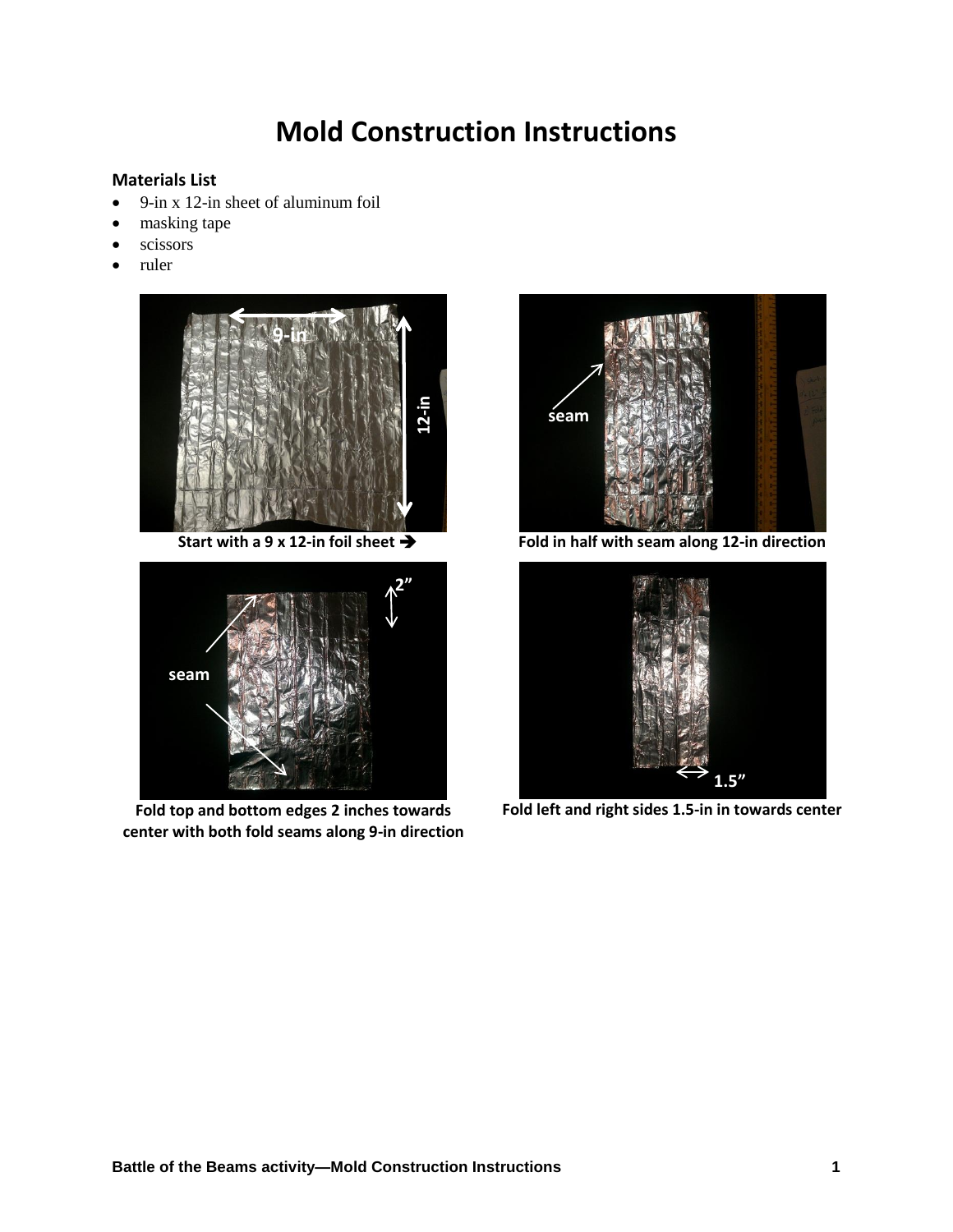

**Rotate foil 90 degrees and fold top and bottom edges 0.5-in towards center**



**Cut base on both sides of left and right sides 1.5 in in towards center**



**Flip foil over and fold top and bottom sides up forming a U shape with 0.5-in wide base**



**Fold both middle tabs way from mold center 1.0 in**





**Cut outer tabs down to 0.5-in on both sides Fold outer tabs behind middle tab forming end mold wall; repeat on other end**